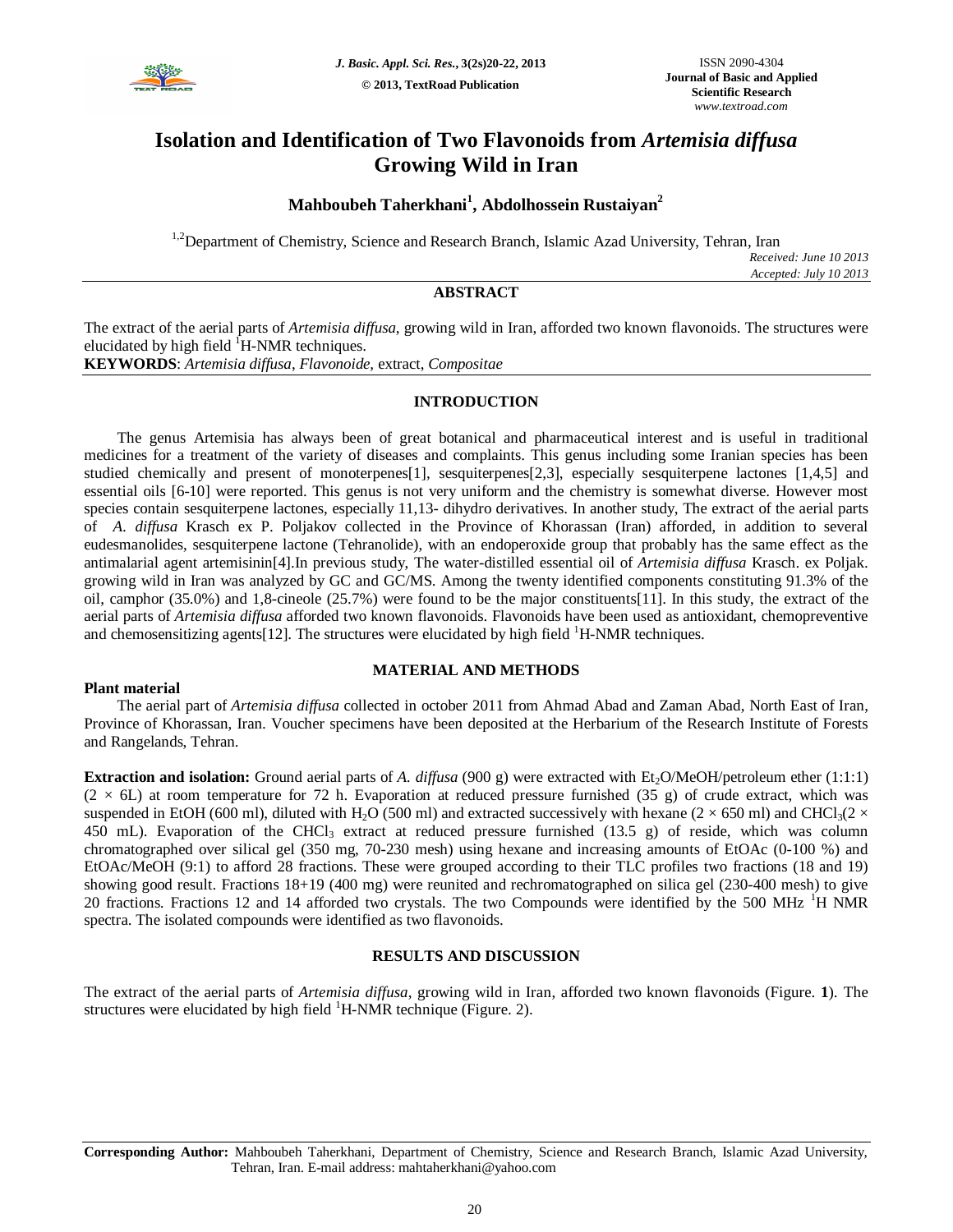

**Acknowledgments:** We are grateful to Dr. V. Mozaffarian (Research Institute of Forests and Rangelands, Tehran) for helpful assistance in collecting plant material and for botanical identification.

#### **REFERENCES**

- 1. Rustaiyan, A. Bamoniri, A. Raffatrad, M. Jakupovic, J. and Bohlinan, F . (1987). Eudesmanc derivatives and highly oxygenated monoterpenes from Iranian *Artemisia* specie. Phytochemistry, 26, 2307-2310.
- 2. Weyerstahl, P. Schneider, S. Marschall, H. and Rustaiyan, A. (1993). The essential oil of *Artemisia sieberi*. Ray. rap: J. 8: 139-145.
- 3. Weyerstahl, P. Schneider, S. Marschall, H. and Rustaiyan, A. (1993). New bisabolene derivatives and salsolene ketone from *Artemisia sieberi* Bess. Liebigs Analy. Chem. 111-116.